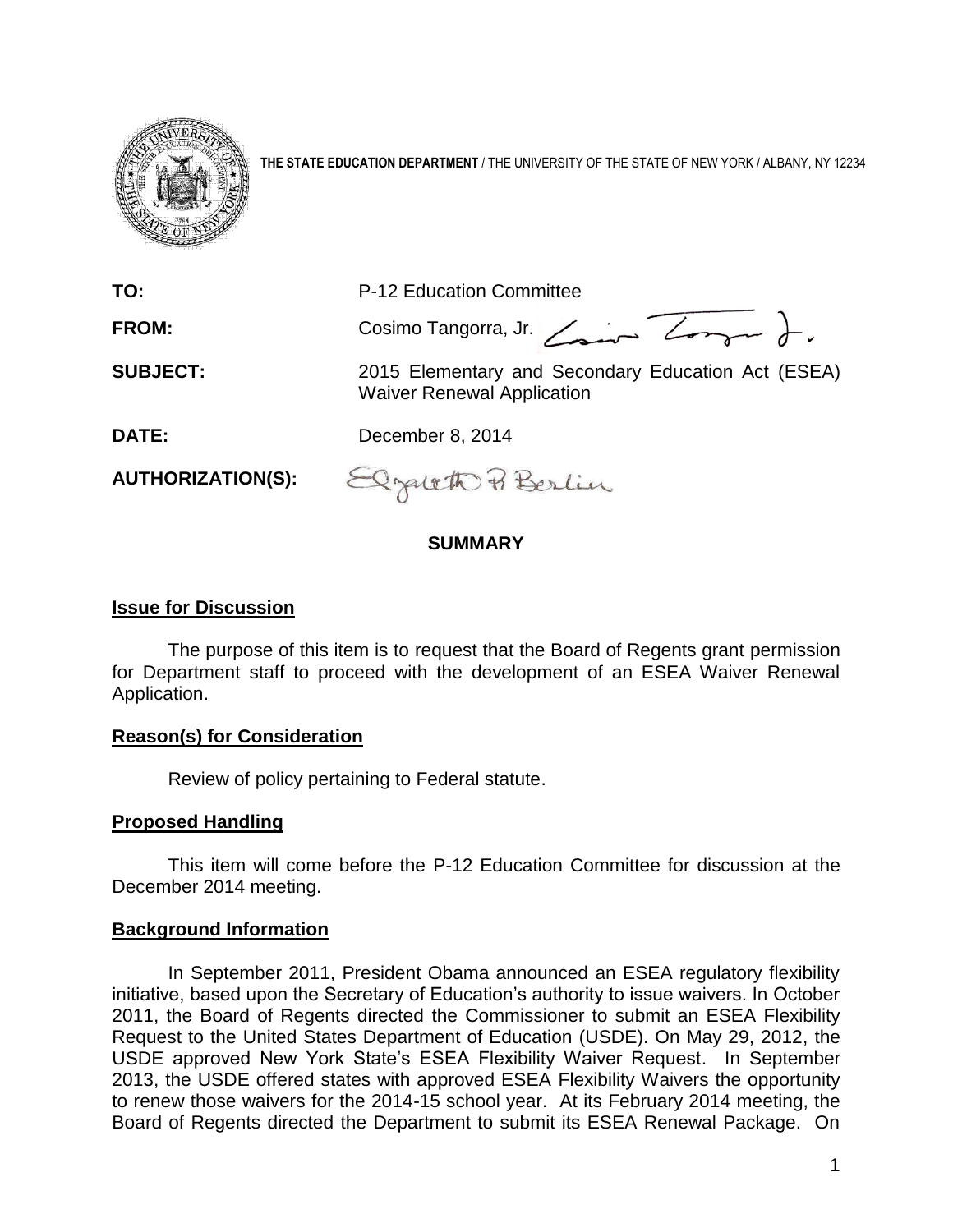July 31, 2014, USDE approved New York State's ESEA Waiver Renewal Request for the 2014-15 school year. Since the initial approval of the Waiver in May 2012, offices within the Department have provided frequent updates on core Waiver activities such as the implementation of teacher and principal evaluation systems, implementation of the Common Core Learning Standards, creation of Common Core aligned assessments, and implementation of the Diagnostic Tool for School and District Effectiveness (DTSDE).

On November 13, 2014, the USDE issued new guidance for states with approved ESEA Flexibility Waivers, describing how states could apply for a three or four year renewal of their approved Flexibility Waivers. States such as New York that were identified by the USDE as having fully implemented the USDE's Flexibility Waiver requirements regarding teacher and principal evaluations were notified that they had the option of applying for a four year renewal, covering the 2015-16, 2016-17, 2017-18, and 2018-19 school years.

According to the new guidance and the accompanying Renewal Application, in order for states to receive approval to renew their current ESEA Flexibility Waiver, states must include the following in their renewal requests:

- Details on how the State consulted with key groups on the implementation of ESEA flexibility and the changes the State is proposing to make to its currently approved flexibility request;
- An updated description and evidence of how the State is ensuring that all Local Educational Agencies (LEAs) are fully implementing the State's college- and career- ready standards, including for English language learners, students with disabilities, and low-achieving students;
- A description of the process for ensuring that each of its LEAs is able to implement college- and career- ready assessments for all students in the 2014- 2015 school year;
- A description of how the State will continue to ensure that all students graduate from high school ready for college and a career, including how the State will continue to support all students, including English language learners, students with disabilities, low-achieving students, and economically disadvantaged students, and teachers of those students;
- A demonstration that a school may not receive the highest rating in the State's accountability system if there are significant achievement or graduation rate gaps in the schools that are not closing;
- A description of interventions in the State's lowest-performing schools and schools with the largest-achieving gaps, including how the State will identify Priority and Focus Schools that have not met targets and how the State will increase the rigor of interventions and supports in those schools;
- A clear and rigorous process for providing interventions and supports to other Title I schools and supports for low-achieving students in those schools that consistently miss benchmarks;
- Demonstration that the State is on track for full implementation of its teacher and principal evaluation systems in 2014-15; and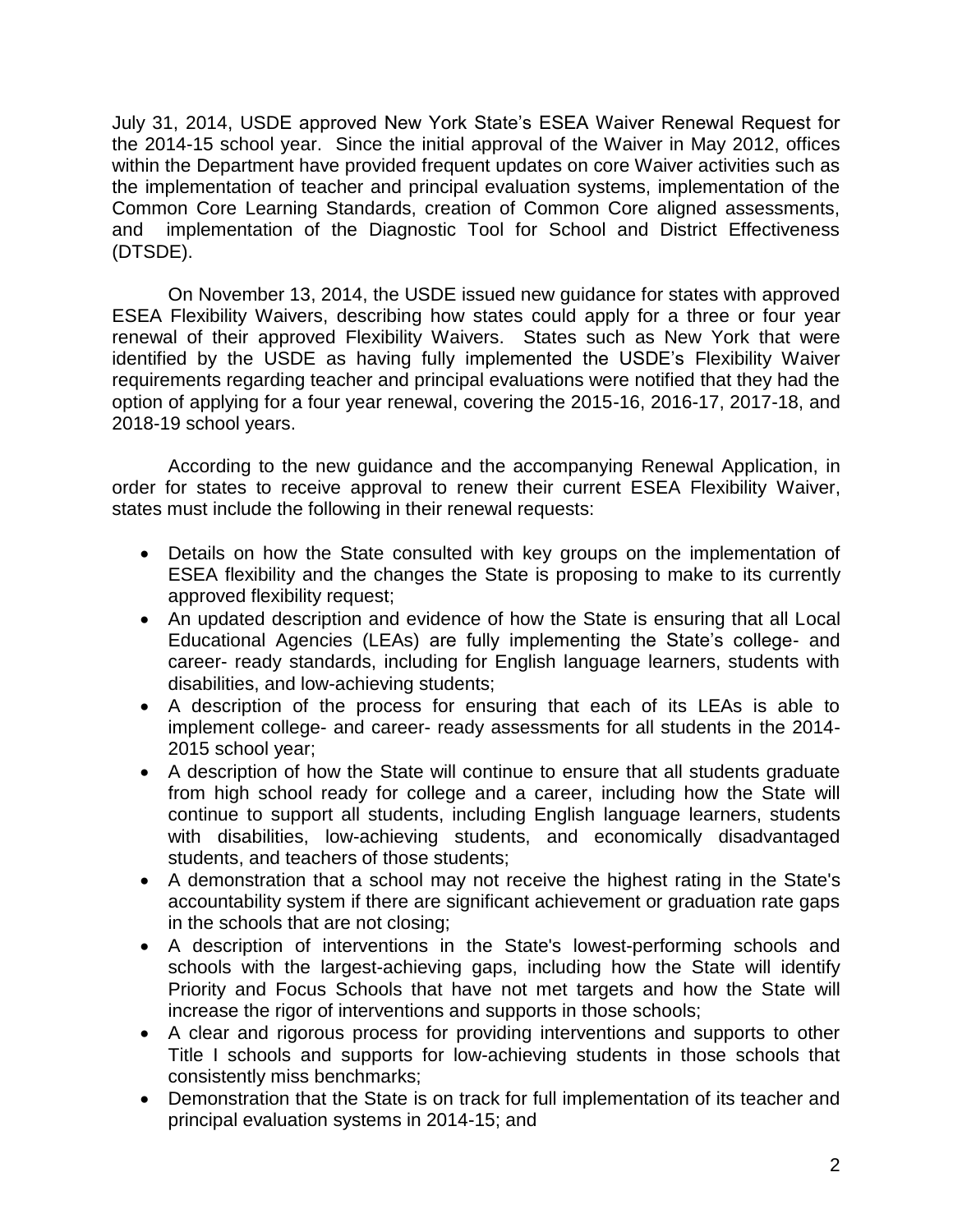Updates from States reflecting the passage of time since the waivers were originally approved, including information about how the State will continuously improve implementation of its systems.

With the Regent's approval to begin development of the Renewal Application, the Department will work to address these requirements and update the plan to describe the Department's work under the waiver for the next four school years.

Department staff recommends that the general architecture of New York's current accountability system serve as the basis for development of New York's ESEA Renewal Application, including unique elements of the system such as identification of Focus Districts and the use of the Diagnostic Tool for School and District Effectiveness (DTSDE) to organize State supports and interventions. In addition, New York's Renewal Application should include proposals for modifications to assessment practices for students with disabilities and English language learners, consistent with the waiver amendments that the Department has submitted to USDE previously.

Additionally, department staff expects to:

- 1. Recommend to the Board of Regents that the application propose modest changes to the way in which schools and districts are identified and removed from Priority, Focus, and Local Assistance Plan (LAP) status.
- 2. Recommend to the Board of Regents that the application propose modest changes to the DTSDE, District Comprehensive Improvement Plan (DCIP), and School Comprehensive Education Plan (SCEP) processes based on the lessons learned during the first two years of implementation. These changes will be primarily designed to increase the effectiveness, timeliness, and transparency of these processes. Many of these changes are a result of ongoing dialogue with the ESEA Flexibility Think Tank.
- 3. Ensure that any decisions made by the Board of Regents regarding phase in of college- and career- ready graduation standards will be reflected in the waiver application.
- 4. Use the application to describe in more detail the additional supports and interventions that will occur in schools identified as Priority or Focus for more than three years. Commissioner's Regulation Part 100.18 provides a framework for such interventions.
- 5. Recommend to the Board of Regents that the Department uses 2014-15 data to generate new Priority School, Focus School, and Focus District lists by January 31, 2016, with related interventions beginning in the 2016-17 school year. The waiver allows states to either use 2013-14 school year or 2014-15 school year data to update lists of Priority and Focus Schools. Commissioner's Regulations are based on the use of 2014-15 school year data for this purpose.
- 6. Recommend to the Board of Regents that Department applies for an optional waiver that allows the State to provide districts with 1003(a) School Improvement funds to support improvement efforts in Title I LAP Schools. Department staff anticipate there will be strong field support for seeking this waiver.